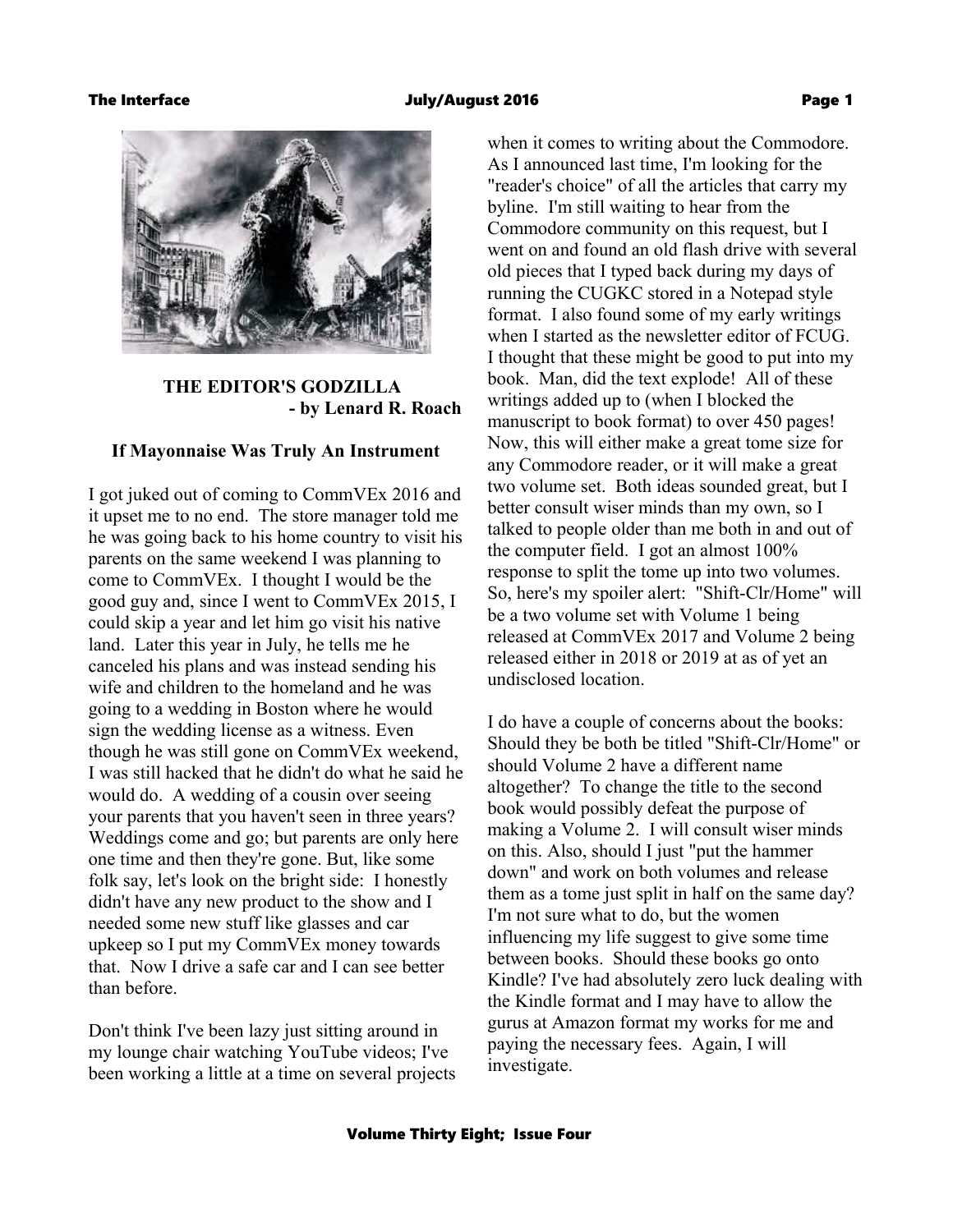At the Roach Center For BASIC Commodore Studies where I hang my modem and joystick, I dedicate every Sunday evening to winding down from a busy work week by sitting at my beloved Commodore 128 and trying my hand at programming more text code to create another Commodore work. The projects currently on the template are to make "The Ledger," "Check It Out," and "Checkmate" more user friendly. Even though progress is slow it is moving, but I'm needing different hardware. "Check It Out," for example, has mutated into some haphazard coded monstrosity that doesn't even look like what I published in 1992. This is due to the several different printers I've accumulated over the years since the program's original release and adapting "Check It Out" to work with them. I need to use the original code I wrote and start over, but do I have the original program? Out of my vast collection of 5.25" floppies I have yet to find such an item. There is a chance that I have the work archived on a 3.5" disk so my search will continue. If, by chance, this proves unfruitful, I have a copy of the original program text in an issue of "Run" magazine sitting on my bookshelf. I know the only changes I made are in the spacing found between the quotes in the setup portion and the PRINT#3 statements found in the Print Command Subroutine, and also to reinstall the OPEN 10,4,10 command I had to leave out of later versions to make the printer cooperate with the check spacing. This command, to my knowledge, is only indigenous to Commodore manufactured printers like the MPS 801, 802, and 803 printers. This command resets the printer and sets the print head to start over. I had a battle trying to keep the printer writing on the lines; telling the printer to print on line one, but the paper never advances or retracts so the printer continues from where it left off before the restart. The function proved to be life saving and profitable as it made "Check It Out" work perfectly. So far every non-Commodore printer has rejected the OPEN 10,4,10 command so I eliminated the line from later versions. Let's see

what can be done between now and CommVEx time.

I'm looking forward to this upcoming gathering and only Death, Hell, or Taxes will keep me from coming to the 2017 CommVEx. As usual, I'll be taking a small group with me which usually consists of one family member and three or four friends. I also will be bringing some books and software (as aforementioned), but it has been suggested that I send my equipment ahead of me by boxing it up and having UPS, FedEx, or the Post Office ship it to the convention hotel and reserve it under my name and held until I get there to claim it. My only worry is all that work getting lost in transit.

As part of his judgment for hosing me out of going to CommVEx in 2016, I believe that the Almighty Omnipotent Stomper in heaven allowed a piece of my manager's luggage to be lost in transit from Africa to the United States. I don't want to gloat in this too much for the exact same thing can happen to me and, in 2005, almost did but in our case our luggage from London arrived eight hours ahead of us and was waiting for us in baggage claim. I was scared out of my gourd. It's not a pleasant feeling, so I think I may be acting a little sadistic with all this.

I have a lot of avenues to go with all this. Heck, I might even take the train. I haven't been on a train since before they tore down the Olathe, Kansas Depot and put up a detention center. That would make for a great adventure. There's lots to do before CommVEx 2017. I'd better get cracking...

### Next issue of The Interface will be available for download sometime on or around:

# November 15th, 2016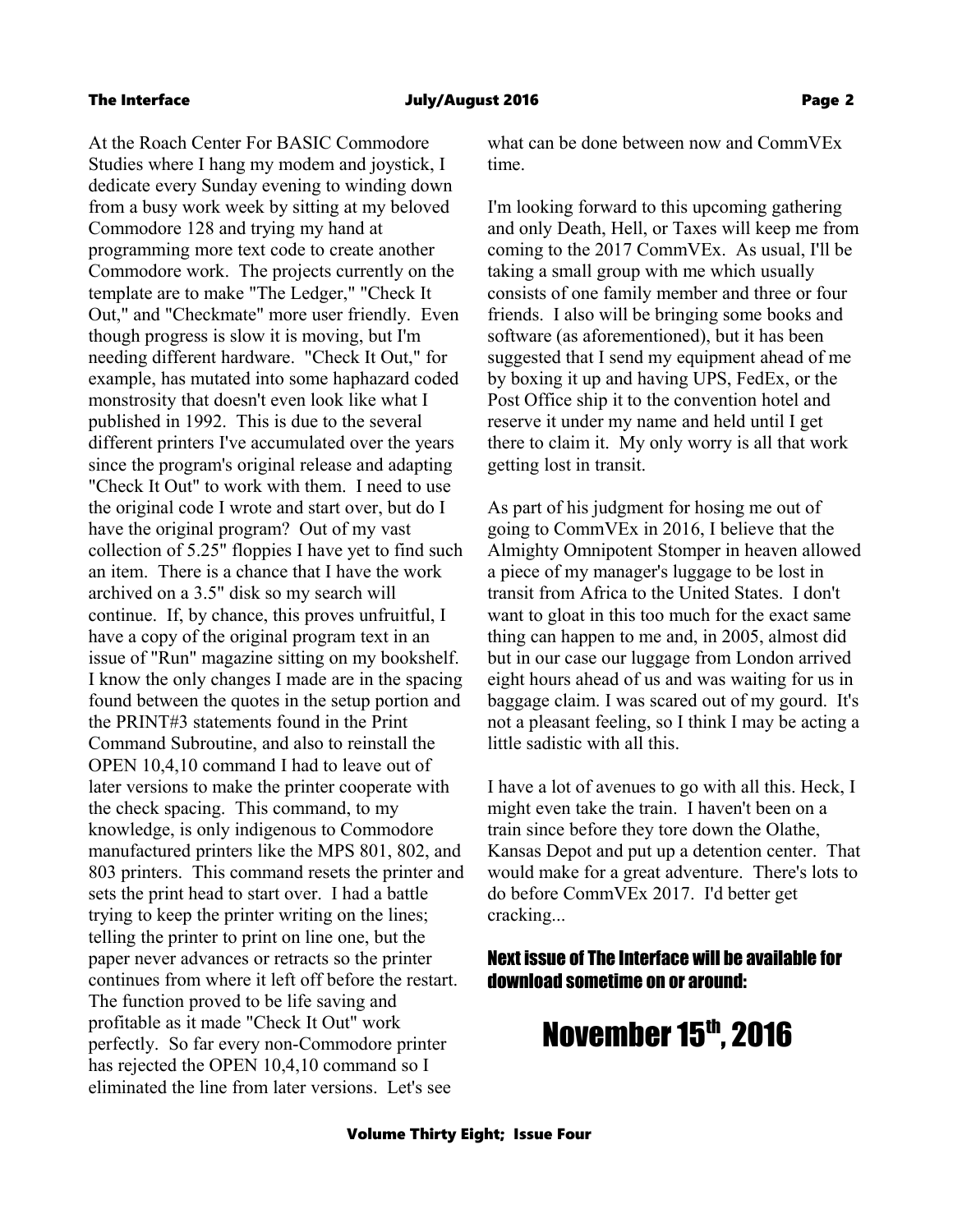

### **MONTHLY MEETING REPORTS -by Dick Estel & Robert Bernardo**

### **July 2016**

We had our FCUG meeting one week later than usual, because I was out-of-town in the Pacific Northwest and member Greg was out-of-town at the California Extreme pinball show. In attendance at the meeting were myself, Greg, Roger, Louis, and Vincent.

We actually stayed on-schedule and on-agenda. We ordered lunch and went about talking about old business and new business. Not having any old business, in new business we talked about the upcoming Commodore Vegas Expo. Louis and Vincent were excited that they were going to meet CBM engineer Bill Seiler at the show. I reported that on my trip to Oregon I had bought hundreds of dollars of electrical extension cables and 12 outlet power strips (no sales tax in Oregon) for the expanded CommVEx room. I told that I had met with the Portland Commodore User Group and had a contact who would send the UNIX installation CD for my Amiga 3000. I also reported that Ray Carlsen had donated much Commodore PET hardware for CommVEx and that it was still sitting in the back seat of my car. I reported that I had a successful meeting with the

events' coordinator of Seattle's Living Computer Museum and that a new show, the Pacific Commodore Expo NW, was to be held there. Finally, I reported that I had gone to the Commodore 64 Users of Greater Victoria (British Columbia, Canada) and that they were lending their support for the new show.

At the end of lunch, we finished watching the video documentary, "Growing the 8-Bit Generation," and then watched the trailer for the new Viva Amiga film.

In hardware, Louis opened up the Ray Carlsenmodded, early VIC-20 and Carlsen-modded Plus/4 that I had brought back from Ray. Louis opened up his VIC-20 to compare it with the Carlsen-modded one, noting that Carlsen did a svideo modification and built a homemade heatsink which was placed on the CPU. The Plus/4 had a heatsink placed over most of the chips and also a cooling fan installed.

For the fourth month in a row, the Chalkboard PowerPad returned, this time with the musiccomposing program, MicroMaestro. Roger was very interested in trying out this addition to the PowerPad line of applications, and he did his best in trying to compose a tune with it. For CommVEx, Roger also agreed to videotape presentations on C64-to-Linux transfers and the Chalkboard PowerPad applications. We would film those on Monday in Fresno.

We also punched the buttons on the Kim Uno, a modern clone of the classic KIM-1, but being that we weren't programmers, we didn't get very far.

As usual, we ended late, but we were thoroughly happy with the meeting.

## Have you hugged your Commodore today ???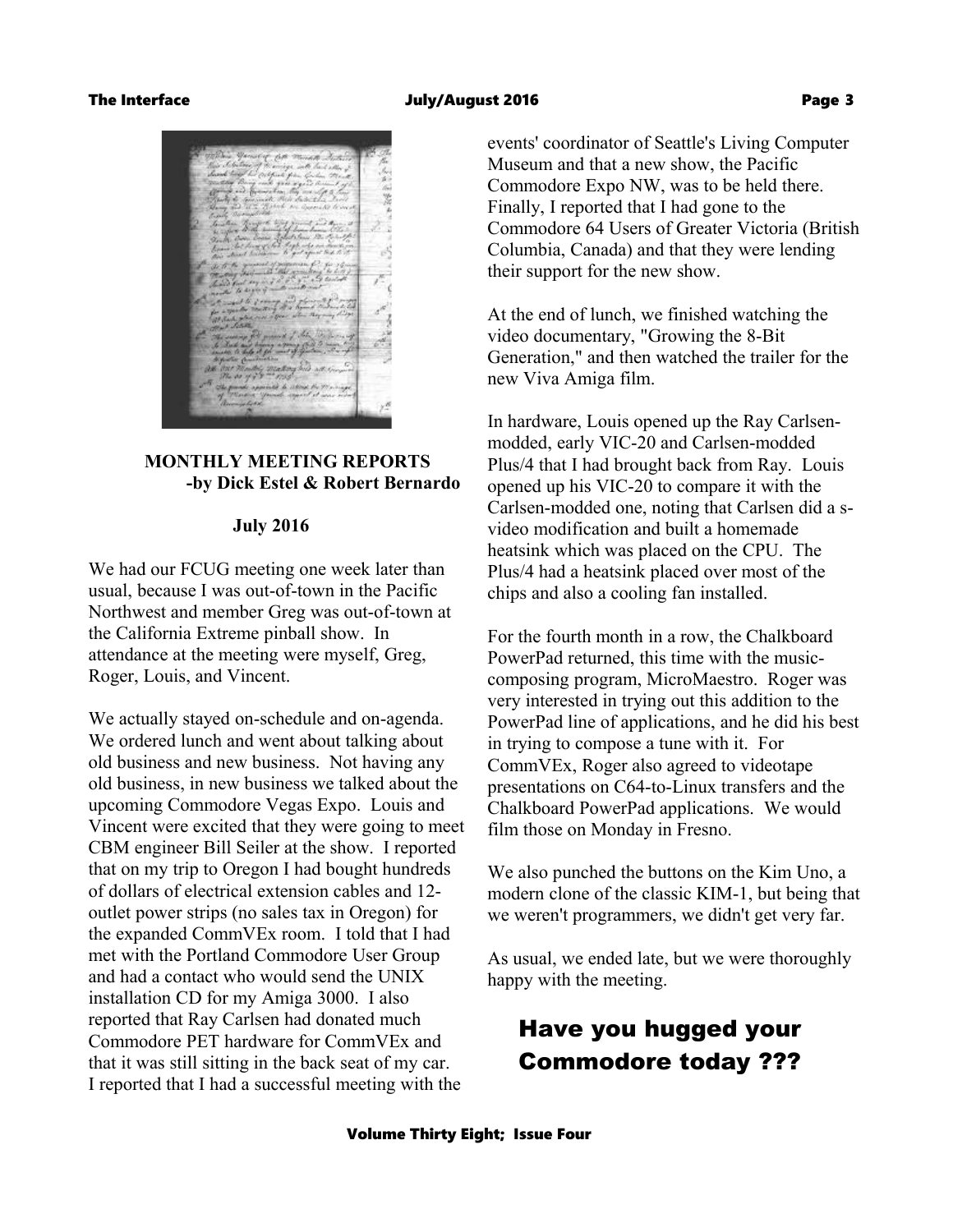### The Interface The Controller of the United States of the United States of the Page 4

### **August 2016**

It was a fun meeting on August 21, with good attendance - Robert, Roger, Greg, Louis, Vincent, and Dick.

Robert, Louis and Dick reported on CommVEx, which was a big success. We had a larger room with plenty of room for exhibits, sales tables and presentations. Admission and raffle sales brought in enough that we need only an additional \$100 to pay for the large room for 2017. Robert also told the group about a new Commodore show that we will help present in 2017. PaCommEx, the Pacific Commodore Expo Northwest, will be held June 9 and 10 at the Living Computer Museum in Seattle. Clubs from Oregon, Washington and British Columbia will join FCUG in putting on the show. There will be no rental fee, no sales, and no raffles, and admission will be paid to the museum, greatly simplifying preparation for the event.

Louis reported that he may be ordering from China some original MOS technology TED chips, which are the sound and video chips for the Commodore 16 and the Plus/4.

Robert, who stayed in Las Vegas for five days of the Creation Star Trek Convention, will beam up again, or at least beam out on the ocean, for a January Star Trek Caribbean cruise which will be graced by William Shatner. The cruise had been sold out for months, but at the convention he found out that cabins had opened up. He immediately reserved the cheapest cabin. Now that he is assured of getting on the cruise, his main problem will be what Commodore item he would have Shatner autograph.

Robert will be traveling even before that, with a trip to New Zealand and Australia in September. He will meet with Commodore individuals and groups in both countries.

As always, our conversation veered off in multiple directions, with a long bull session about Star Trek, CommVEx, and the use of drones.

Moving over to the hardware table, we drooled over Robert's very sharp-looking Commodore electro-mechanical adding machine. It seemed to have some sticky keys, but once they had been properly exercised, it worked fine.

Robert also showed a West German-made VIC-20 which he purchased in England some years ago. He had never powered it up, due to a twoprong electrical input only used in Europe. He will look into having Ray Carlsen modify the motherboard with an input used in North America so that he could use North American power supplies.

Greg was not to be outdone in the hardware department, having brought in a giant Atari Edladdin Super 78 Joystick which he won at the recent Atari Party in Davis.

Moving to software, Robert demonstrated some 40-column C-128 games and a drawing program written by our member in Los Gatos, Ricardo Quesada. They were created when he was still in his native Argentina in the late 80's and early 90's, and the text was in Spanish, but we were able to figure out how to play some of them. Robert also had a bunch of assorted C128 programs, including a CP/M productivity packages that included a word processor and a database program.

The September meeting will be one week later than usual, September 25.

### **Related links**:

Living Computer Museum: [http://www.livingcomputermuseum.org](http://www.livingcomputermuseum.org/)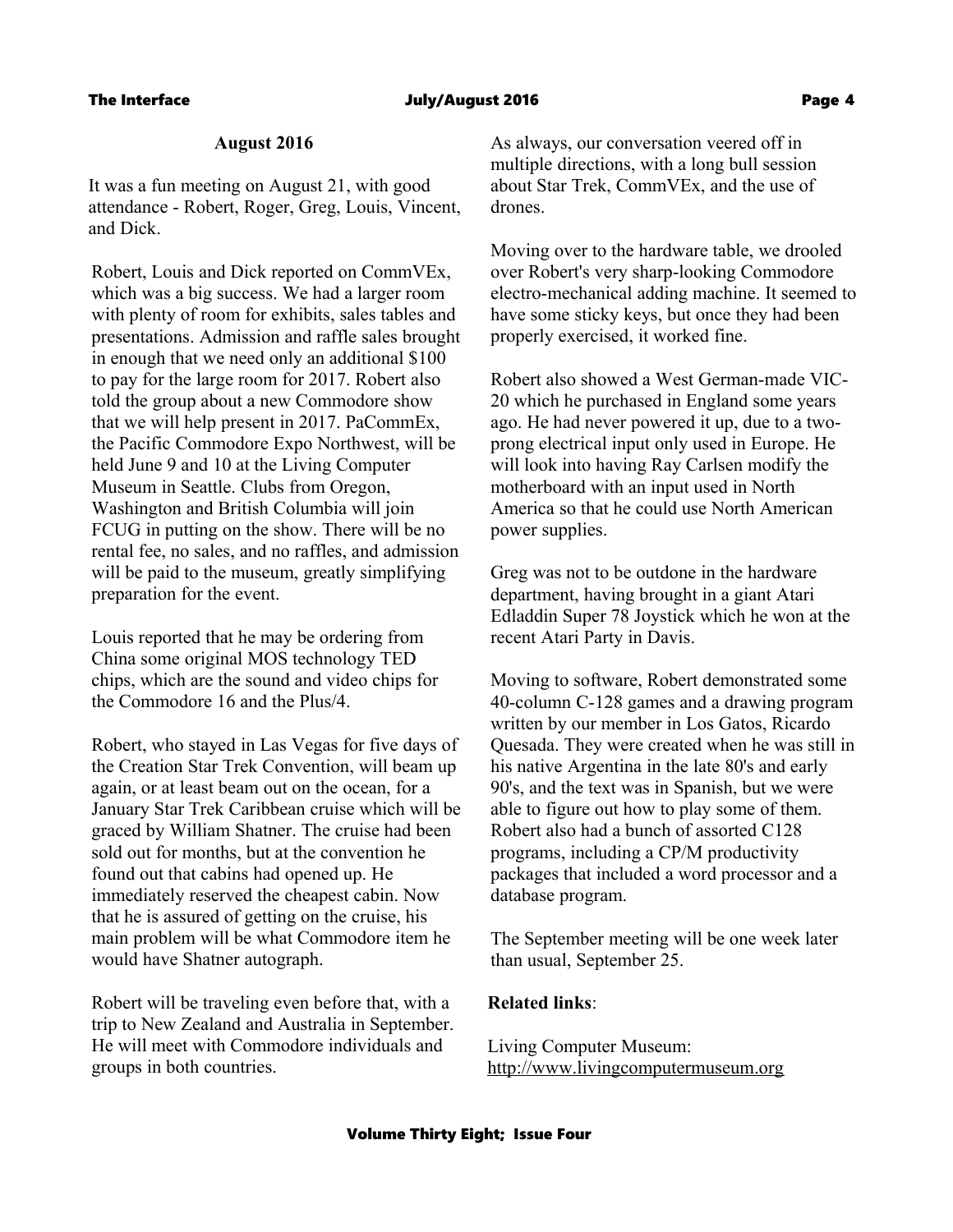[TED](https://en.wikipedia.org/wiki/MOS_Technology_TED)

### The Interface The Interface Controller and the July/August 2016 Controller and the Dege 5

TED Chips: http:// [https://en.wikipedia.org/wiki/MOS\\_Technology\\_](https://en.wikipedia.org/wiki/MOS_Technology_TED)

Adding machine photo: <http://www.dickestel.com/images/fcug464.jpg>

Joystick photo: <http://www.dickestel.com/images/fcug467.jpg>

German VIC 20:

<http://www.dickestel.com/images/fcug468.jpg>



 **COMMVEX 2016 -an exclusive report by Dick Estel**

The Commodore Las Vegas Expo has been around for 12 years. I attended the second one, and more than half the others, including CommVEx V12 this year, July 30 and 31, 2016.

They laughed when someone proposed a show for a computer line that became "obsolete" in the late 90s, made by a company that exists now in name only, but over the years the event has become ever more successful. We don't need a huge attendance to support the minimal costs of a 2,000 square foot ballroom in the Plaza Hotel, on Main Street in old downtown Las Vegas. What the show may lack in size it makes up in enthusiasm. The founder and director of the show is Robert Bernardo, president of the Fresno Commodore User Group. Without him, neither our club nor the expo would exist. There's plenty of information on line about Commodore Business Machines, the various computers they made, the current state of Commodore, and company founder Jack Tramiel, so I won't go into it here. You'll find links to a lot of this information at the Commodore Information Center.

In 2015 we had one of the larger crowds, 47 paid admissions, but we were in a small room and everyone felt crowded. So after much discussion and analysis of various financial models, it was decided to raise the admission price and rent a larger room for 2016. The area we paid for was 2,000 square feet, twice as big as previous years, but there was no one using the adjacent room, so we were allowed to open the partition and have a full 4,000 feet, more than enough.

Since Robert takes a lot of equipment to the show, I let him use my pickup, and he arrived in Las Vegas late Wednesday night. I got started about 8:30 on Friday morning, with temperatures predicted to be 110 both in Fresno and Las Vegas. They say "getting there is half the fun," but not when you're getting to Las Vegas. Friday afternoon traffic between Barstow and Baker jams up and creates clumps of slow-moving vehicles off and on all along this stretch. There's no apparent reason for it, and eventually the pace speeds up again. Having had an early breakfast, I was hungry for lunch when I got to Baker a little after 2 p.m., so I went to Denny's, hastening from car to restaurant in 117 degree heat. Heading out from there, the road goes up in 15 miles from 900 to 4,000 feet. On top of the pass it was a cool 105. Over the next pass, there was some misty rain and it was 88, but it soon warmed up to 100 as I dropped down to the Nevada state line.

The final annoyance on this trip is Friday evening traffic through Las Vegas. It is always slow beside the Strip, so I was glad to finally reach my exit, and make the short drive from freeway to the Plaza. I got a parking spot on the third level,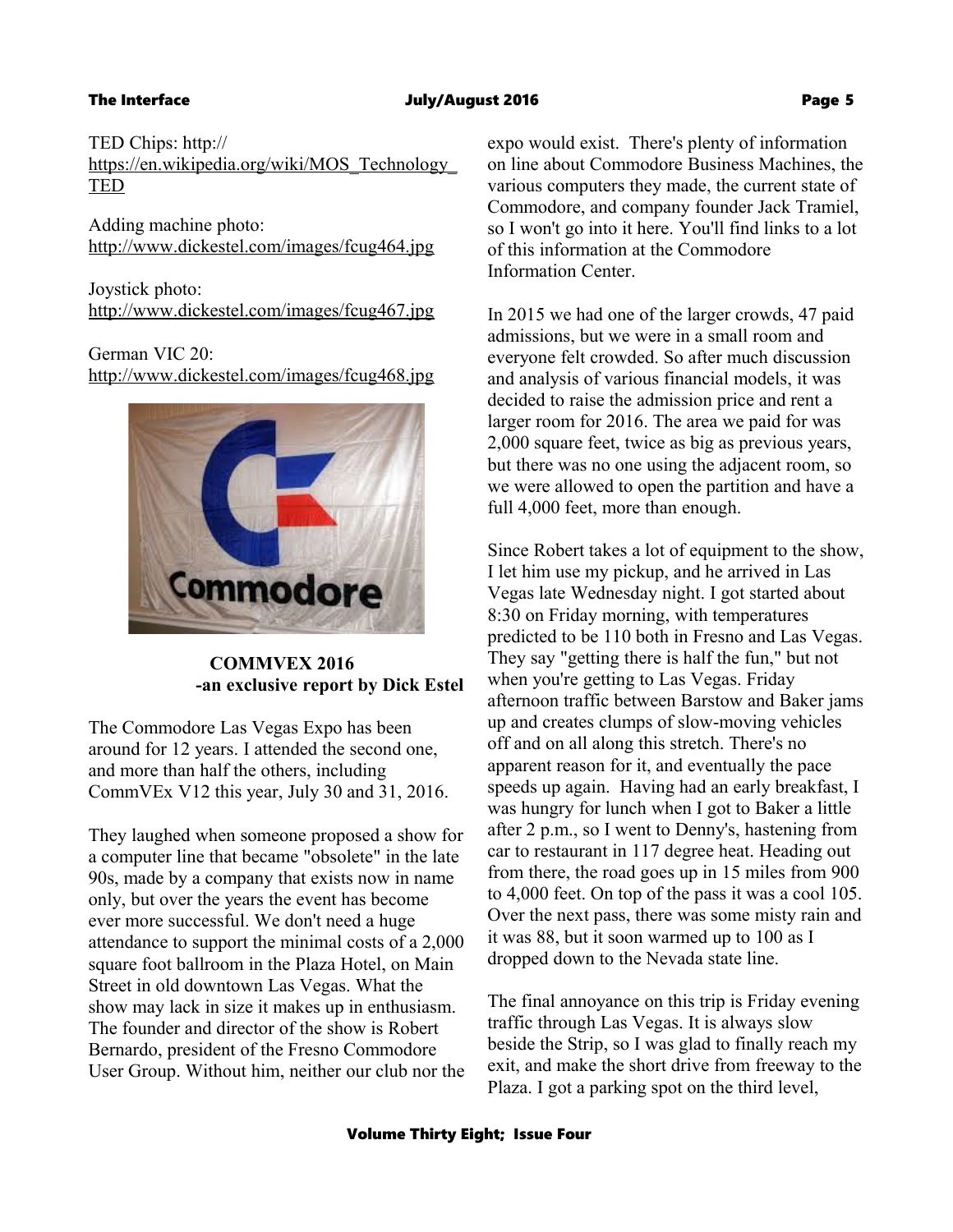#### The Interface July/August 2016 Page 6

where our show is, and went to the meeting room where I was greeted by Robert and a number of other Commodore fans who were setting up their gear.

After checking in (a 30 minute wait in line), I brought in my luggage, then set up the registration table in the ballroom. Everything was going smoothly with several people helping Robert, so I soon went to my room for the night. The Plaza is right across from Fremont Street, an outdoor party scene where loud music blasts forth till 1 or 2 a.m., and in previous years I have had trouble sleeping. This time I had a room on the opposite side from Fremont, and didn't hear any noise at all the entire time, a rare blessing. My room also had an excellent view of the downtown Las Vegas Strip, with all the flashing lights, high rise buildings, and other features of the city skyline. I kept the curtains open until I went to bed, enjoying the view every time I looked that way. Saturday morning when I opened the drapes I was surprised to see, or more accurately, NOT see anything except a hazy outline. There was a veil of smoke or smog or something over the city that locals said was unlike anything they had seen in a long time. There had been smoke from nearby fires a week earlier, but we never really learned what caused this haze. Fortunately it was gone by evening.

Each year the show officially starts at 11 a.m. on Saturday, but Robert is there by 8 a.m., and others start drifting in soon after that. This year was the 35th anniversary of the VIC 20, an early Commodore machine that pre-dated the iconic C-64, so Robert had ordered a birthday cake, and I was dispatched to pick it up at a local market. I got back just at 11, and started collecting admission fees and selling raffle tickets. As usual, this is a job that is busy for a while, then requires sporadic attention the rest of the day. I was able to wander around and look at the exhibits, listen to some presentations, and make a quick trip to my room where I had cold pizza and Coke that I had

brought along. I had learned the first year that there is no lunch break and little opportunity to go out for a meal during the day, so I brought stuff for lunch and breakfast from home.

As always there were a number of talks and demonstrations throughout the day. The most unusual, in fact surely unique, was Ricardo Quesada demonstrating the use of a unicycle to control movement in a computer game. Yes, a unicycle. He had an app on his smart phone that used the device's motion detector to send signals to the computer, taped the phone to a pedal, and controlled game play by moving the unicycle in various directions. You really had to see it to appreciate it to the fullest. Although FCUG member Roger Van Pelt could not be present, Robert had filmed two presentations that Roger had discussed at our club meetings. There was a talk on VIC 20 maintenance by Louis Mazzei. Hardware developer Jim Drew showed some of the things he has created or is working on, including a device that lets the Commodore connect to the Internet via WiFi and display PETSCII graphics with an appropriate terminal program and website/BBS.

Late in the afternoon we enjoyed the VIC 20 birthday cake. Our special guest this year was Bill Seiler, an engineer for Commodore who had worked on the PET and VIC 20 machines. We asked him to do the honors in cutting the cake, which he did in a computer-appropriate binary manner,cutting the cake in half, then cutting each subsequent piece in half. The day concluded with a round table talk with Bill, who discussed various behind the scenes aspects of the production of several Commodore machines. During Q&A he was asked how he got started in his life's work, and he explained, "I was the kid who was out in the yard taking clocks apart. Eventually I learned how to put them back together, and it went from there." Once the day's events were over, a number of us made our traditional Saturday night walk to the nearby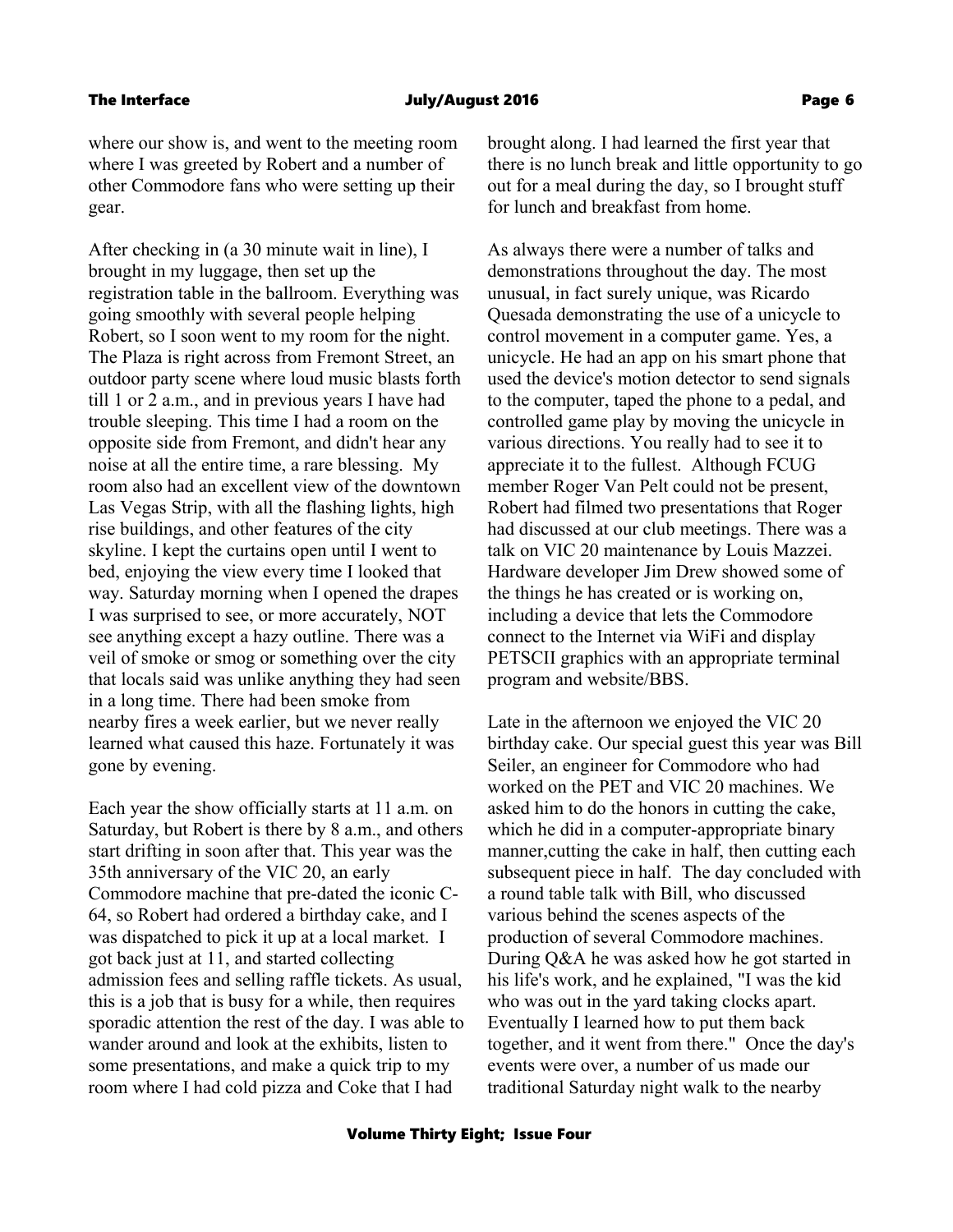### The Interface July/August 2016 Page 7

Main Street Station for the buffet. I didn't get a count, but we had at least a dozen for dinner. After dinner many show-goers returned to the ballroom, to play and talk until all hours, although I headed for my room and was in bed by 9:30. Unfortunately, I missed a special guest who dropped into the room that night. Todd Bridges, child star of Different Strokes and Fish, was in town for a show, and made a short visit to "CommVEx After Hours." It turned out that he had been a Commodore owner back in the day.

The next day, we continued our demonstrations, talks, raffle drawings, socializing, and informal computer discussions. One thing that was new this year was the availability of commemorative T-Shirts, which regular attendee Tim Waite had designed and offered for sale. Here's a picture of your reporter dressed for CommVEx. One of the main raffle prizes was a Commodore PET 8032, one of the earliest machines from CBM. It had a problem that Commodore repairman Ray Carlsen of Washington did not want to deal with, so he gave it to Robert. We fully disclosed that the item was offered "as is." Bill Seiler took this as a challenge, and worked on the machine off and on throughout both days. At first it looked like he was only going to be able to get it partly working, but near the final hour of the show, he resolved the problem, and we had a real working PET to give away. Bill drew the winning ticket, which belonged to Josh Johnston.

For the raffle prizes, we had boxes labeled with each item. People would buy as many tickets as they wanted, and drop them into the box for the prize(s) they wanted to win. A few items drew only three or four tickets, but quite a few of the boxes were well filled. When the show ended, in addition to Josh, the winners were:

Ricardo Quesada : 1581 disk drive & Dual Test Kit Tyler Saylor: Amiga 2000 computer and SID Cartridge

Louis Mazzei: WiModem Phillip Groven: WiModem John Ferrill: Keyrah v2 (connects Commodore/Amiga keyboard to a modern computer) Saj Awan: Ketek Command Center with two 1541 Disk Drives Tim Waite: C128D computer Jeff Krantz: WiModem and CMD Hard Drive

The WiModem, developed by Jim Drew, emulates a standard Hayes compatible modem, and allows the user to connect to bulletin board systems via the local router. He donated three of them for prizes, and sold a number of them to visitors at the event. Although paid attendance was a little lower than last year, the increased admission and excellent raffle ticket sales made the event a success, leaving us less than \$100 short of paying for the larger room for 2017. In a development that unaccountably disappointed some people, I advised Robert and a few others I've come to know over the years that this would be my last time at CommVEx. There are a number of reasons, all valid to me, but in all honesty it comes down to "I'm too old for this stuff" (or maybe it's just "too lazy"). However, there are plans in the works for something new in June of 2017 - PaCommEx, the Pacific Commodore Expo Northwest, a Commodore show at the Living Computer Museum in Seattle. Will I attend? The location is not far from Olympic National Park, so I will go to the Expo, then indulge my real love, hiking and sight-seeing in the beauty of nature. With everyone happy about the larger room, the excellent prizes, and the delightful company, the show ended on a high note at 5:30 p.m. Sunday. We then began the arduous task of hauling all the equipment out to our vehicles, a job that takes several hours. Once this was done, about ten of us continued the tradition of Sunday night dinner at the California Hotel, just down Main Street from the Plaza. We got in line to be seated just after 9 p.m. so instead of the 9:30 bedtime I'd been able to observe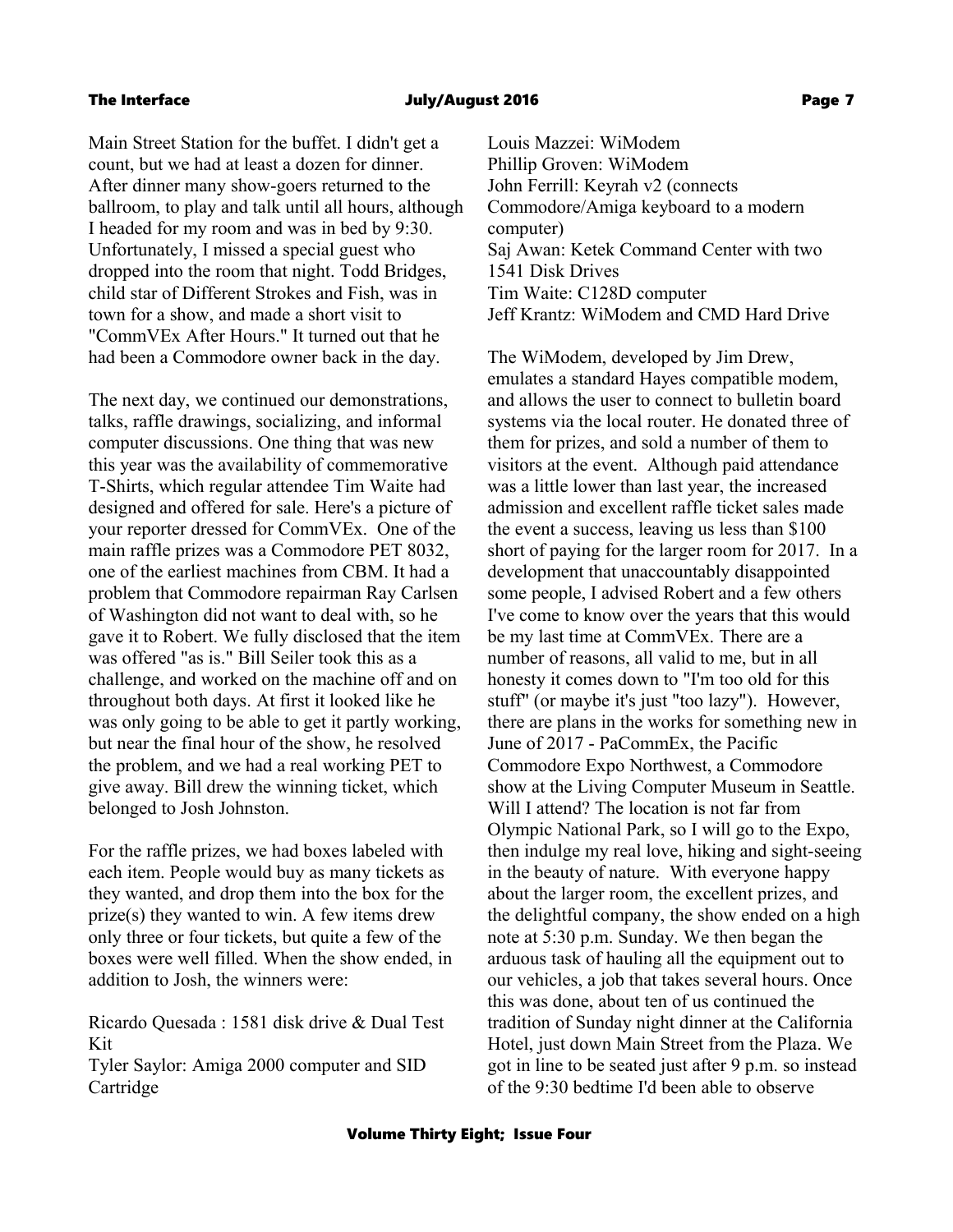Friday and Saturday I didn't get my night's rest started till 11 p.m.

I got on the road just after 8 a.m., Monday, August 1, and had a much more pleasant drive home. I ate the last of my snacks at the rest stop near Boron, finding a bit of shade in the 100 degree heat. Up the grade in Tehachapi it was 87 degrees, but 97 when I got back down to the San Joaquin Valley. My final stop was at the foot of the Tehachapi Mountains at Murray Farms, where I bought some grapes (fair) and peaches (excellent).

Since I stop at most rest stops, and take a brief nap if I feel sleepy, it was almost 5 p.m. when I rolled into my garage in Clovis, after a total trip of 811 miles.

Photos from the show:

<http://www.dickestel.com/commvex16.htm#photo> and [http://pdxcug.org/commvex/Commodore\\_Vegas\\_](http://pdxcug.org/commvex/Commodore_Vegas_Expo_CommVEx_v12_2016_Photos.asp) [Expo\\_CommVEx\\_v12\\_2016\\_Photos.asp](http://pdxcug.org/commvex/Commodore_Vegas_Expo_CommVEx_v12_2016_Photos.asp)

Jim Drew's CBM Stuff: [https://www.cbmstuff.com](https://www.cbmstuff.com/)

Ray Carlsen Repair Service: <http://personalpages.tds.net/~rcarlsen/>

PaCommEx: [http://www.commodore.ca/forum/viewforum.php](http://www.commodore.ca/forum/viewforum.php?f=14) ? $f=14$ 

Commodore Information Center: <http://www.dickestel.com/commodore.htm>

Fremont Street Experience: [https://www.vegas.com/attractions/off-the](https://www.vegas.com/attractions/off-the-strip/fremont-street-experience/?gclid=Cj0KEQjwuJu9BRDP_-HN9eXs1_UBEiQAlfW39jnjwHrc5l6CRJJqURgAIo2hjGGpsVJP-2ucz6S_9nsaAr5u8P8HAQ)strip/fremont-street-experience/? gclid=Cj0KEQjwuJu9BRDP\_- [HN9eXs1\\_UBEiQAlfW39jnjwHrc5l6CRJJqURg](https://www.vegas.com/attractions/off-the-strip/fremont-street-experience/?gclid=Cj0KEQjwuJu9BRDP_-HN9eXs1_UBEiQAlfW39jnjwHrc5l6CRJJqURgAIo2hjGGpsVJP-2ucz6S_9nsaAr5u8P8HAQ) [AIo2hjGGpsVJP-2ucz6S\\_9nsaAr5u8P8HAQ](https://www.vegas.com/attractions/off-the-strip/fremont-street-experience/?gclid=Cj0KEQjwuJu9BRDP_-HN9eXs1_UBEiQAlfW39jnjwHrc5l6CRJJqURgAIo2hjGGpsVJP-2ucz6S_9nsaAr5u8P8HAQ)

Living Computer Museum: [http://www.livingcomputermuseum.org](http://www.livingcomputermuseum.org/)



 **Member Biographies – Louis Mazzei**

"Memory Lane," our series of articles honoring former members, is complete, so we move on to current members. The interviewer is Dick Estel and he is responsible for any errors or misunderstandings that get printed.

Now let's get to know Louis

**The Interface**: Please provide brief biographical data: Place of birth, family status, occupation, current place of residence.

**Louis Mazzei**: I was born on 03/15/1973 at 3:28 p.m. in Santa Cruz, California (at the now defunct S.C. County General Hospital) and am currently 43 years of age. I am married, have a teenage son and an adult daughter who has provided me with my first grandson. I currently reside in Farmersville, CA and in the triple-digit heat of the San Joaquin Valley summers, I sometimes miss the easy, breezy warmth of coastal living. I work in the printing and publishing industry and currently serve as a yearbook consultant, troubleshooter and provide production support.

**TI**: What is your first memory of being aware of home computers (not necessarily using one; just any knowledge of their existence)?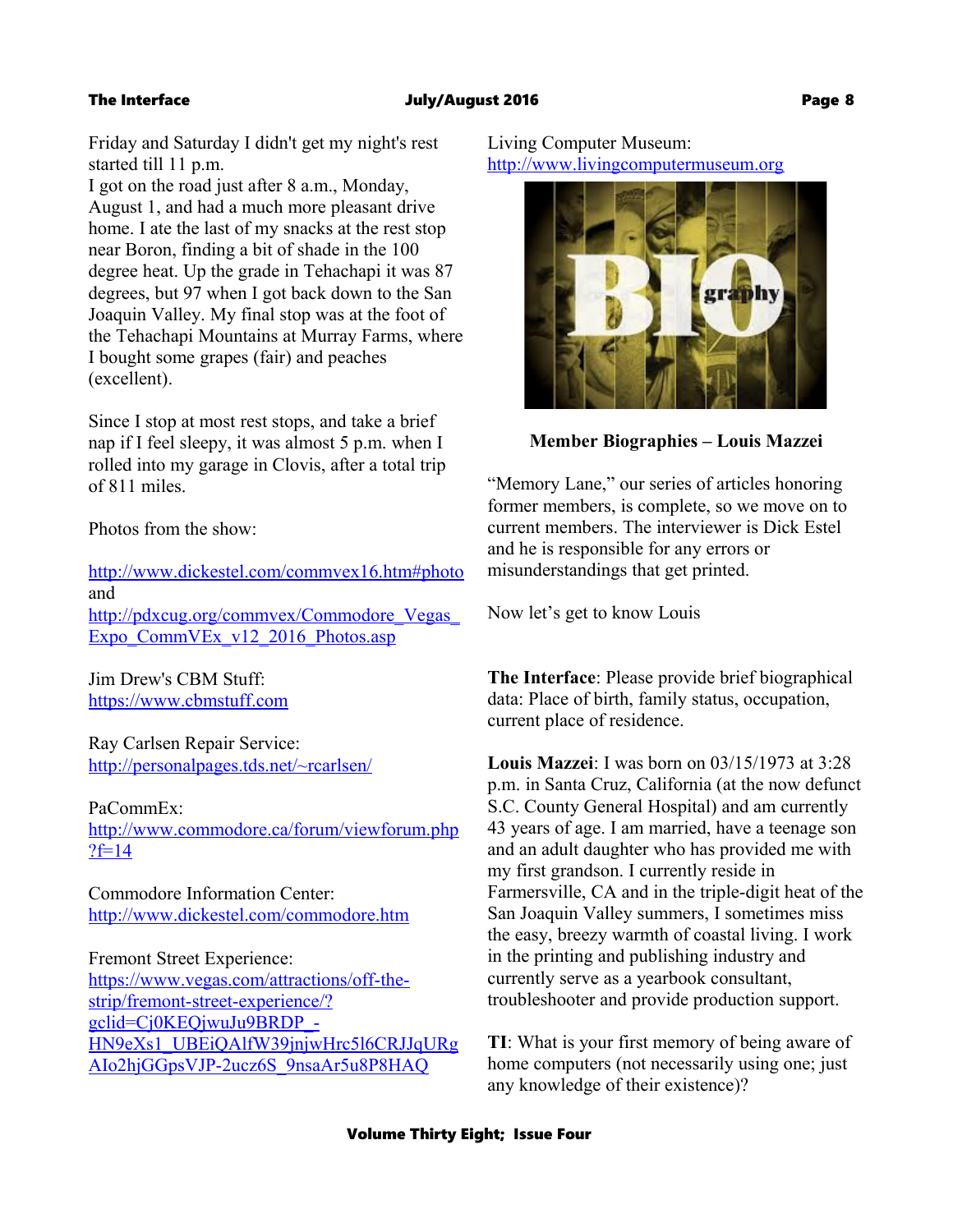**LM**: I first became aware of home computers when I went to a friend's house and saw an Apple ][ Plus for the first time.

**TI**: Do you recall a time when computers were not a common fixture in most homes? Elaborate to your heart's content.

**LM**: Certainly! I didn't see that Apple II Plus until I was 9 or 10 years old. Before that, we had just graduated from Pong to an Atari 2600 and thought that only scientists and big business needed computers.

**TI**: What is your earliest memory of using (or trying to use) a computer – your own, a friend's, at work, in a store.

**LM**: When I saw the Apple II Plus mentioned above, I played Choplifter for the first time and was in awe.

**TI**: When did you get your first computer and what was it? When did you get your first Commodore computer and what was it?

**LM**: My first home computer was the ECS addon for my Intellivision; 2K RAM, 20 column display and the UGLIEST system text you can imagine. My second home computer was a very well-worn C-64 with a datasette. I used a 9" black and white TV for a monitor and later added a 1650 modem. That was my BBS machine and even though loading games from cassette was terrible, it's probably the machine I miss the most.

**TI**: What computers have you owned?

**LM**: I don't think you REALLY want me to list them all... ;) I'll just list companies, because it'd take too long to list the models, but I'll say Commodore (including Amigas), Apple (including Macs and Newtons), Atari, Sun Microsystems, various PC's, Tandy, Raspberry Pi, the aforementioned Intellivision ECS, Texas Instruments, Coleco ADAM and I'm sure there are others I have am forgetting.

**TI**: How often do you use a Commodore computer - daily, weekly, monthly, rarely?

**LM**: Rarely, but I'm working on that...;

**TI**: Did you ever use a Commodore of any kind at work or for work purposes?

**LM**: No. By the time I started working around computers, the industry had been assimilated by the Borg (Microsoft), with the occasional Mac for supplement.

**TI**: Do you use a computer at work, and if so what type? How do you use it or what do you use it for? (If retired, answer based on your final year or two of work).

**LM**: I use both Macs and Windows PC's daily at my job. I work as support in the printing and publishing industry and computers are now the biggest part of it, not only for printing purposes, but for processing data as well.

**TI**: What computer-type devices that are not specifically a laptop or desktop do you use (iPad or other tablet, smart phone, other)? Have you used any in the past that you no longer have or use?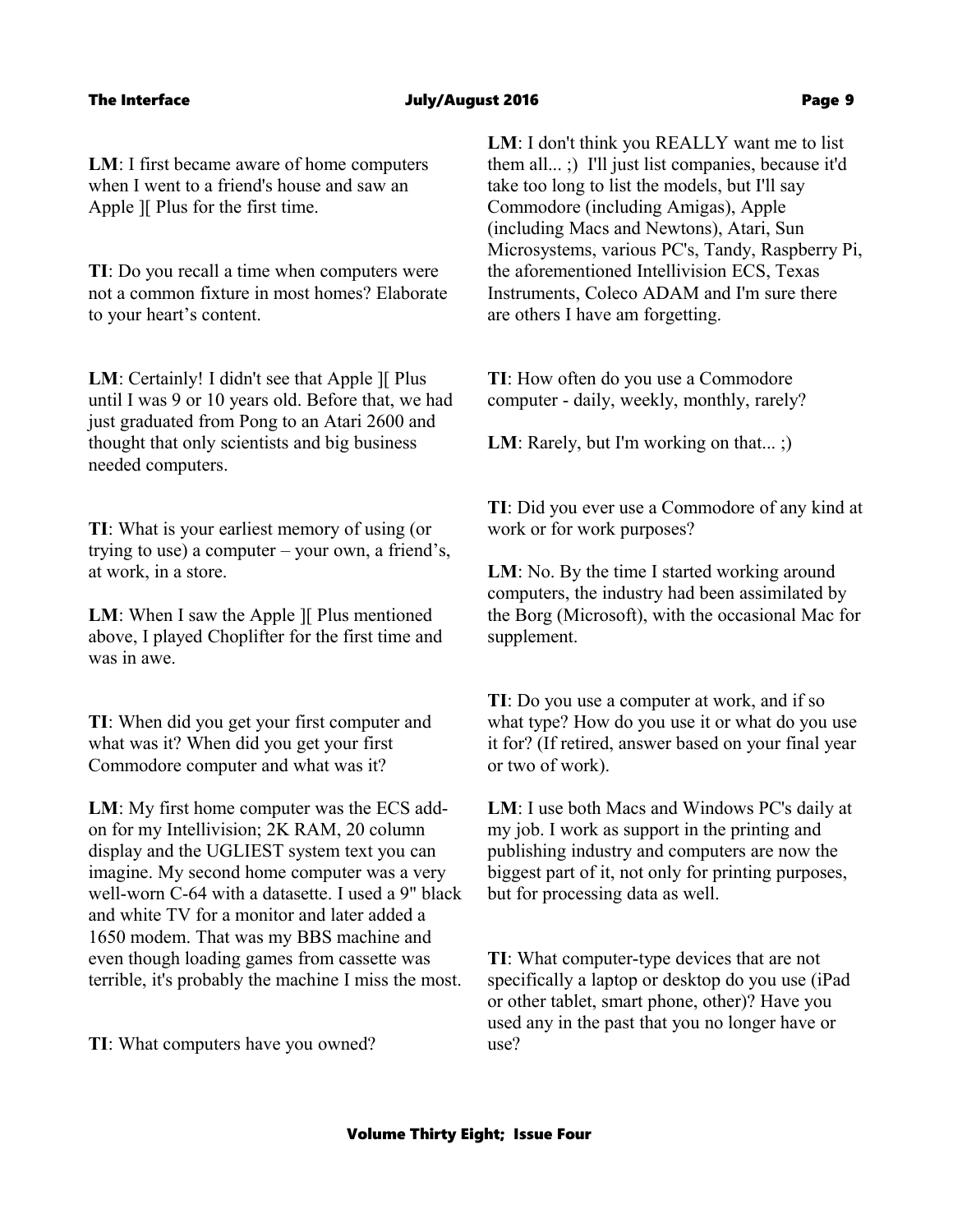#### The Interface The Interface Controller Sulvey Authorization of the University Authorization of the Page 10

**LM**: I have both an iPhone and an iPad that I use daily, to the point where I actually don't have a modern computer on my desk at home. I'm currently building a Windows PC just to play Star Trek Online [drool].

**TI**: If you have a spouse or children, what is their computer use?

> Have their own computer or device Use your equipment Do not use it

**LM**: My wife, daughter and son all have laptops that I don't really touch, and my son has a modern gaming PC for simulators, a TI-99/4a, a brown (breadbin) C-64, an SX-64 and a really nice, vintage VIC-20 system. The VIC-20 is his favorite classic computer, but his PC sees the most use.

**TI**: Which person in your family uses a computer at home the most?

**LM**: My son, for sure. He loves simulators and open source game development. He's on a computer constantly when he's home.

**TI**: 11. What Commodore magazines did you subscribe to or read, and which did you find most helpful?

**LM**: I used to buy Ahoy!, A+, MacUser, RUN and Amiga World regularly, with the occasional Compute's Gazette. I miss them all, but I seem to remember enjoying Ahoy! and Amiga World the most (not sure why).

**TI**: What are your predictions or expectations for the future of Commodore brand computers?

**LM**: Care and support from the Commodore community worldwide! Keeping the classic platforms alive using modern innovation and sharing our knowledge base is of utmost importance.

**TI**: 14. When did you join FCUG?

**LM**: Gosh, I must have joined in either March or April of 2011. I went to my first CommVEx that year and am hoping for many more!

**TI**: Any final thoughts?

**LM**: The ancient Egyptians believed that to speak of the dead was to make them live again in our hearts. Keeping that in mind, don't stop enjoying/supporting your computers just because they are considered old by today's standards, whatever you do. Classic computers may not be produced any longer, but they are certainly alive and well because of people like us.



**>>--> Officers and Keypersons <--<<**

| Vice-president  Roger Van Pelt             |  |
|--------------------------------------------|--|
|                                            |  |
| The Interface Editor  Lenard Roach         |  |
|                                            |  |
| Club equipment  Roger Van Pelt             |  |
|                                            |  |
| Grand poobah of the VIC-20  Vincent Mazzei |  |

### -**The Small Print-**

The Fresno Commodore User Group is a club whose members share an interest in Commodore 8-bit and Amiga computers. Our mailing address